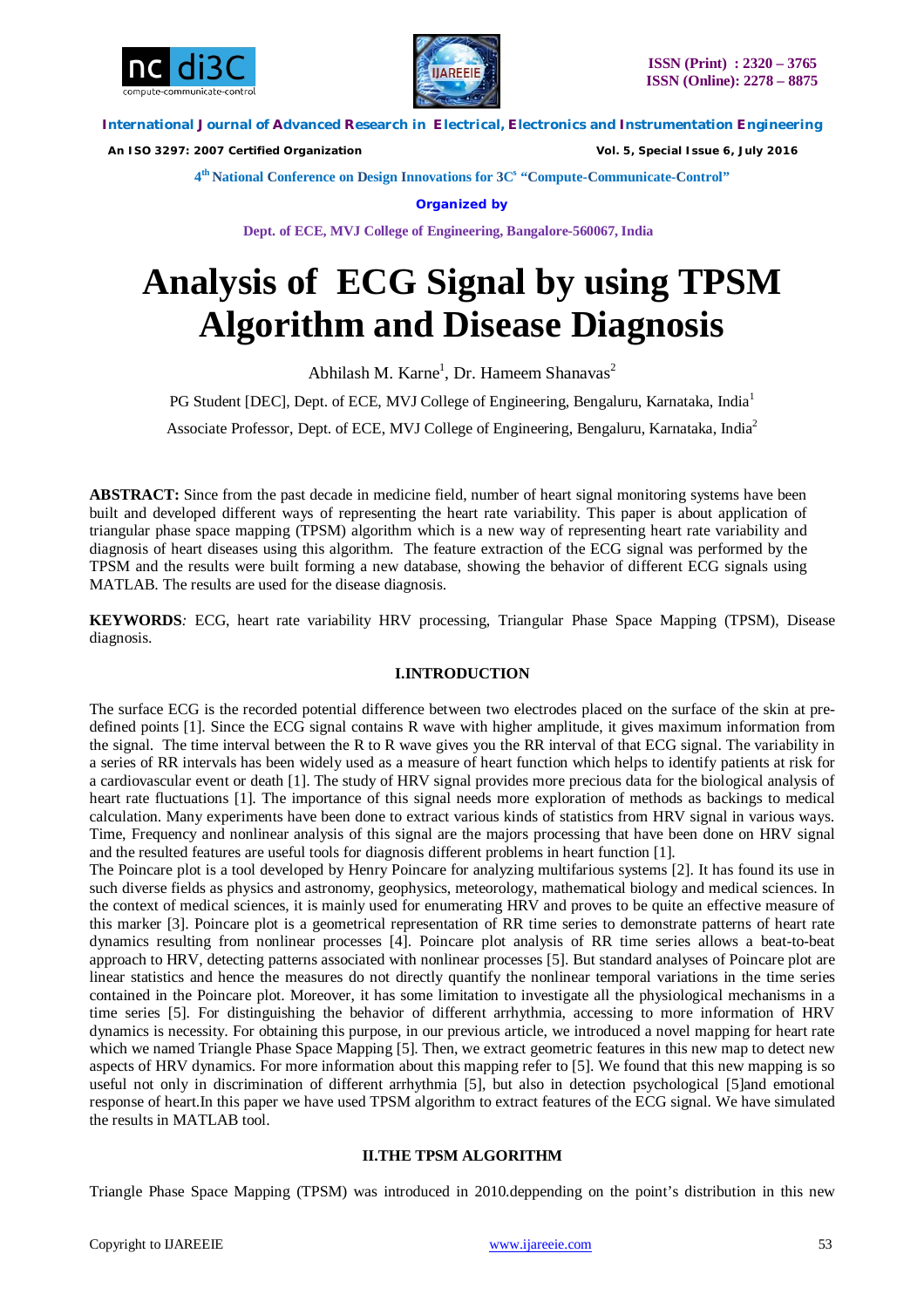



 *An ISO 3297: 2007 Certified Organization Vol. 5, Special Issue 6, July 2016*

**4 th National Conference on Design Innovations for 3C s "Compute-Communicate-Control"** 

**Organized by**

**Dept. of ECE, MVJ College of Engineering, Bangalore-560067, India**

space, we fetch the new geometric features such as, Area of the triangle, Angles, vertices of the triangle, the slope of the line, the length of sides perimeter of the triangle and so on which are explained further and classifying different groups of disease which is followed by results of the TPSM algorithm. To find the parameters of the triangle, RR interval values of the signal is used to generate a triangle corresponding to a particular ECG signal and the statistical analysis is used as show.

Mean of the RR interval is calculated as [6]

$$
\overline{RR} = \frac{1}{N} \sum_{i=1}^{N} RRi
$$

The vertices of the triangle are given as [6]

 $A(\text{min}(RRi),|\overline{RR} - \text{min}(RRi)|)$  $B$ (max( $RRi)$ ,  $|\overline{RR} - \text{max} (RRi)|$ )  $C(RRc, min(|\overline{RR} - RRc|))$ 

The sides of the triangle ABC are [6]

$$
a = \sqrt{(Xb - Xc)^2 + (Yb - Yc)^2}
$$
  
\n
$$
b = \sqrt{(Xa - Xc)^2 + (Ya - Yc)^2}
$$
  
\n
$$
c = \sqrt{(Xa - Xb)^2 + (Ya - Yb)^2}
$$

The slope of the side c is  $m_c$  [6]

$$
mc = \frac{Yb - Ya}{Xb - Xa}
$$

The angles of the triangle are given by [6]

$$
A = \cos^{-1}\{(b^2 + c^2 - a^2)/2bc\}
$$
  
\n
$$
B = \cos^{-1}\{(a^2 + c^2 - b^2)/2ac\}
$$
  
\n
$$
C = \cos^{-1}\{(a^2 + b^2 - c^2)/2ab\} = 90^\circ
$$

The perimeter, the area and the quality of the triangle is given by respectively [6]

$$
p = a + b + c
$$
  

$$
S = \frac{1}{2} |(Xa - Xc)(Yb - Ya) + (Xa - Xb)(Yc - Ya)|
$$
  

$$
q = \frac{4\sqrt{3}S}{a^2 + b^2 + c^2}
$$

The parameters A, B, C, a, b, c, mc, S, p and q are further discussed for the disease diagnosis.

# **III.DISEASE DIAGNOSIS USING TPSM**

In this paper we have introduced new Fig.1. shows the disease diagnosis system using TPSM algorithm. The RR interval is calculated from the ECG signal. The series of RR differences are fed to the TPSM algorithm. Before you begin the feature extraction first check the peak values of the R waves to calculate the threshold value of the peak. The results of some of the samples from the MIT-BIH Arrhythmia Database Directory (Records) is shown in Table 1.



Fig. 1. Disease diagnosis system using TPSM algorithm.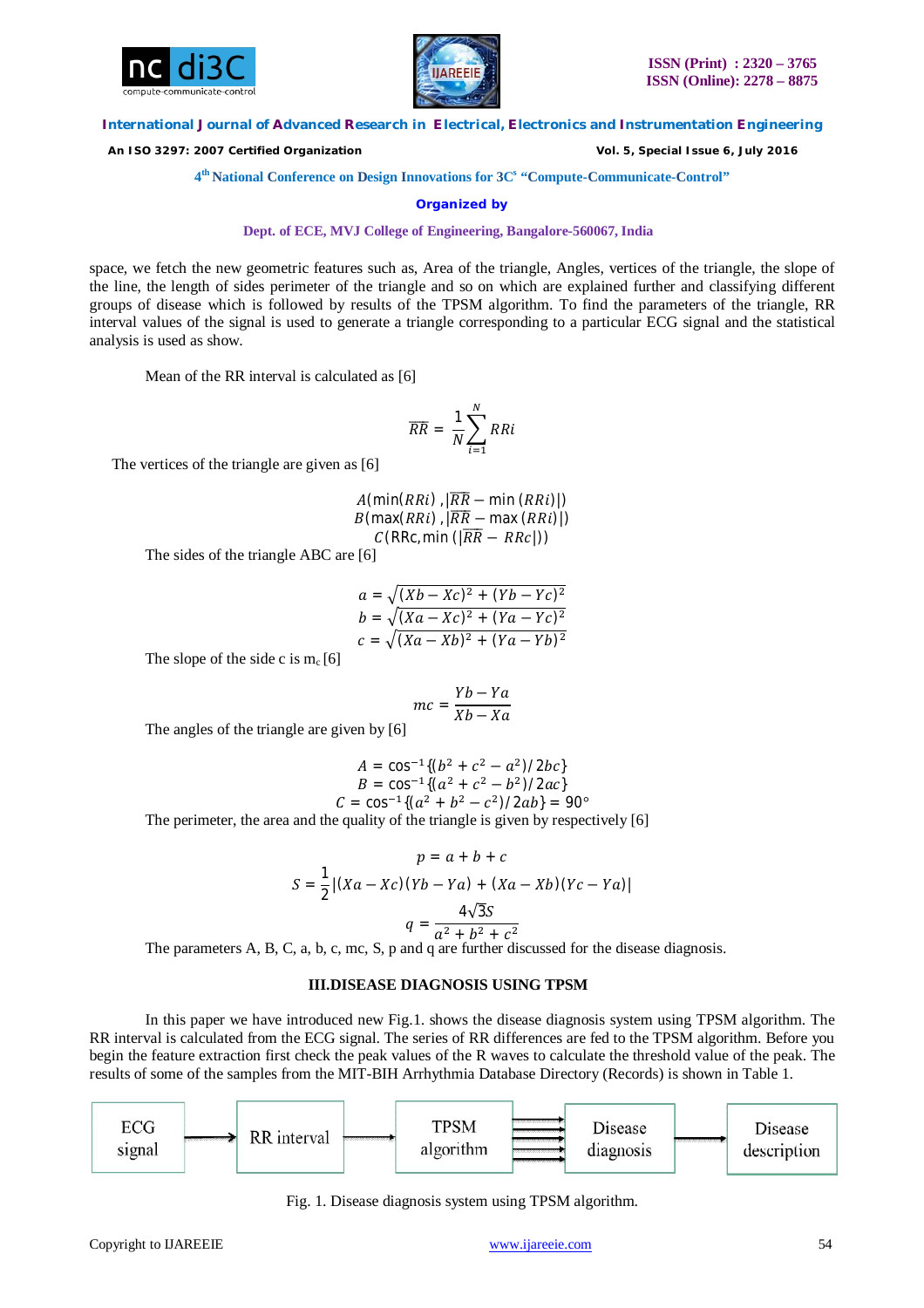



 *An ISO 3297: 2007 Certified Organization Vol. 5, Special Issue 6, July 2016*

**4 th National Conference on Design Innovations for 3C s "Compute-Communicate-Control"** 

**Organized by**

**Dept. of ECE, MVJ College of Engineering, Bangalore-560067, India**

According to MIT-BIH database and records, the signal characteristics which signifies the disease symptoms are seen in the Table 1. The area of the triangle, the perimeter, sides of the triangle, slope of the side c and the angle C in the triangle are suspicious to the disease diagnosis. The results give the behavior of the signals. The following are some of the important observations that are found while experimenting the signals in MATLAB:

- *1)* Slope  $m_c$  is negative when there is an axial shift in the ECG signal (it may be either upper shift or lower shift).
- *2) RRavg*, *RRmax* and *RRmin*values signifies the missing beats or change in duration in the ECG signal. Which implies there must be a missing beat along with the shift in the axis
- *3)* The area of triangle *S* and perimeter of the triangle *p* signifies that the *RRmax* and *RRmin*separations are causing a drastic change in the signal peak values as well as the missed peaks or abnormalities.



Fig. 2. TPSM results for patient No 100 from MIT-BIH.Fig. 3. TPSM results for patient No 121 from MIT-BIH.



Fig. 4. TPSM results for patient No 122 from MIT-BIH database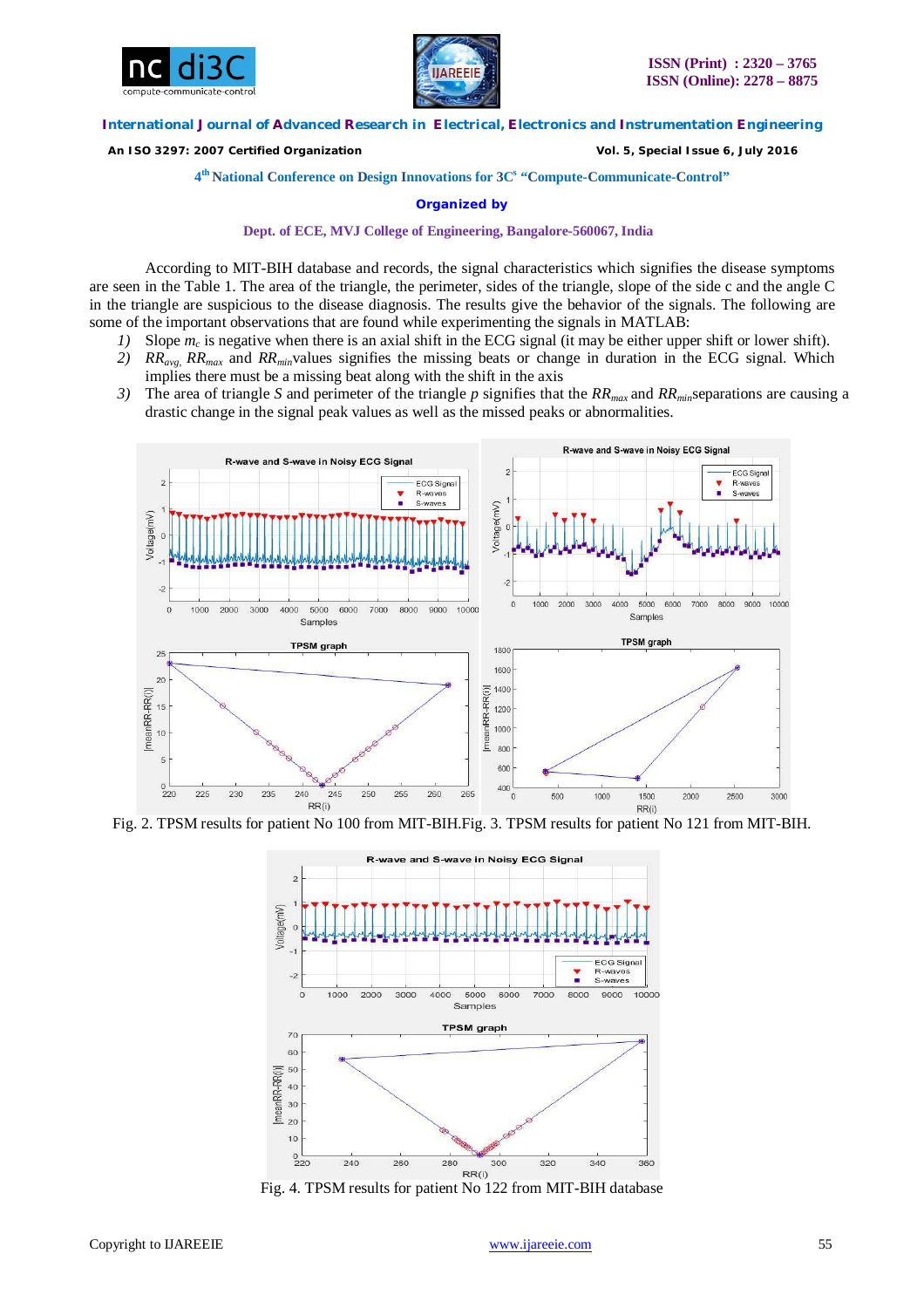



 *An ISO 3297: 2007 Certified Organization Vol. 5, Special Issue 6, July 2016*

**4 th National Conference on Design Innovations for 3C s "Compute-Communicate-Control"** 

## **Organized by**

**Dept. of ECE, MVJ College of Engineering, Bangalore-560067, India**

## **IV.RESULTS**

## Table 1. TPSM Results of the experiment

| <b>Patient</b> | A       | B       | $\mathbf C$ | $\mathbf A$ | B        | $\mathbf C$ | Mc                       | P         | S           | Q      |
|----------------|---------|---------|-------------|-------------|----------|-------------|--------------------------|-----------|-------------|--------|
| No.            |         |         |             |             |          |             |                          |           |             |        |
| 100            | 49.6718 | 41.8612 | 90.2114     | 93.3381     | 78.9053  | 122.4435    | 0.0853                   | 294.6869  | 3734.5000   | 0.8644 |
| 101            | 46.1193 | 43.1578 | 91.4203     | 35.3553     | 33.1301  | 49.0476     | 0.0441                   | 117.5331  | 586.5645    | 0.8550 |
| 102            | 47.8080 | 42.4774 | 90.9285     | 29.6985     | 26.4450  | 40.0848     | 0.0652                   | 96.2283   | 395.2424    | 0.8589 |
| 103            | 60.1070 | 33.8326 | 92.0673     | 34.1458     | 18.3848  | 39.3602     | 0.2699                   | 91.8908   | 375.2258    | 0.8515 |
| 104            | 32.7183 | 52.8398 | 90.5100     | 28.0358     | 43.8406  | 52.2483     | $\overline{\phantom{0}}$ | 124.1248  | 676.9706    | 0.8625 |
|                |         |         |             |             |          |             | 0.2226                   |           |             |        |
| 105            | 45.0183 | 44.9110 | 90.1318     | 149.9066    | 149.5630 | 212,0006    | 0.0023                   | 511.4702  | 11210.00    | 0.8650 |
| 106            | 45.1932 | 44.0286 | 91.0759     | 97.1873     | 94.7523  | 137,0006    | 0.0031                   | 328.9402  | 4604.20     | 0.8577 |
| 107            | 14.8701 | 70.3641 | 92.1500     | 25.9160     | 176.7767 | 179.6257    | $\overline{\phantom{a}}$ | 382.3184  | 7979.9000   | 0.8613 |
|                |         |         |             |             |          |             | 0.7457                   |           |             |        |
| 109            | 87.1725 | 22.9715 | 90.0710     | 998.6123    | 48.0833  | 999.8288    | 0.9059                   | 2046.5000 | 249880.0000 | 0.8660 |
| 111            | 46.4832 | 42.8824 | 91.4742     | 26.8701     | 24.8254  | 37.0489     | 0.0514                   | 88.7444   | 334.3710    | 0.8545 |

In this analysis, we have used Kruskal-Wallis test to define the level of significance of proposed features [6]. Kruskal-Wallis test is a nonparametric version of the classical one-way ANOVA, and an extension of the Wilcoxon rank sum test to more than two groups. The supposition behind this test is that the extents come from a incessant distribution, but not inevitably a normal distribution. The experiment is based on an analysis of variance using the ranks of the data values, not the data values themselves [1] [6]. In our study, this test has been used to evaluate the hypothesis for each feature separately. In case of  $p < 0.05$  to be considered as significant [6], we can see that TPSM features would show the significant difference between groups which p value is shown in the Table 1.

In order to validate the proposed features, measurements A, B, and C, we have used them to distinguish four groups of subjects (Arrhythmia, Congestive Heart Failure (CHF), Atrial Fibrillation (AF) and Normal Sinus Rhythm (NSR)). For each groups, we analyze these features distinctly. The data from MIT-BIH Physionet database [7] are used in the research. In this study, we have used 15 long-term ECG recordings of patients in normal sinus rhythm from Phytsionet Normal Sinus Rhythm database [7]. Also, we have used NHLBI sponsored Cardiac Arrhythmia Suppression Trial (CAST) RR-Interval Sub-study database for the arrhythmia data set from Physionet. Subjects of CAST database had a critical myocardial infarction (MI). The database is distributed into three different study groups among which we have used the Encainide (e) group data sets for our study. From Encainide (e) group we have selected 15 subjects belong to subgroup baseline (no medication) [8]. Also, we have used 15 long-term ECG recordings of subjects with CHF from Physionet Congestive Heart Failure database along with 15 ECG recordings of subjects with Atrial Fibrillation from Physionet Atrial Fibrillation database. The original long term ECG recordings were digitized at 128 Hz[8].

## **V.CONCLUSION**

In this paper, the main moto is to introduce a new methodology that is helpful in diagnosing the heart and find the problems present in it, using the TPSM features extraction. The TPSM algorithm enables the user to check diverse geometric analysis on ECG signal and extract the features which each one may reflect different phases of HRV activities. Using this algorithm, in future, a medical instrument can be developed such that the patients can be able to see the results of their heart test or behavior of HRV signal without consulting any doctor. This may change the course of the system in the future of medicine field.

### **REFERENCES**

<sup>1.</sup> S. Rezaei, S. Moharreri, and A. Ghorshi, "Designing the FPGA-based system for Triangle Phase space Mapping (TPSM) of heart rate variability (HRV) signal," in 2015 38th International Conference on Telecommunications and Signal Processing (TSP), 2015, pp. 1–4.